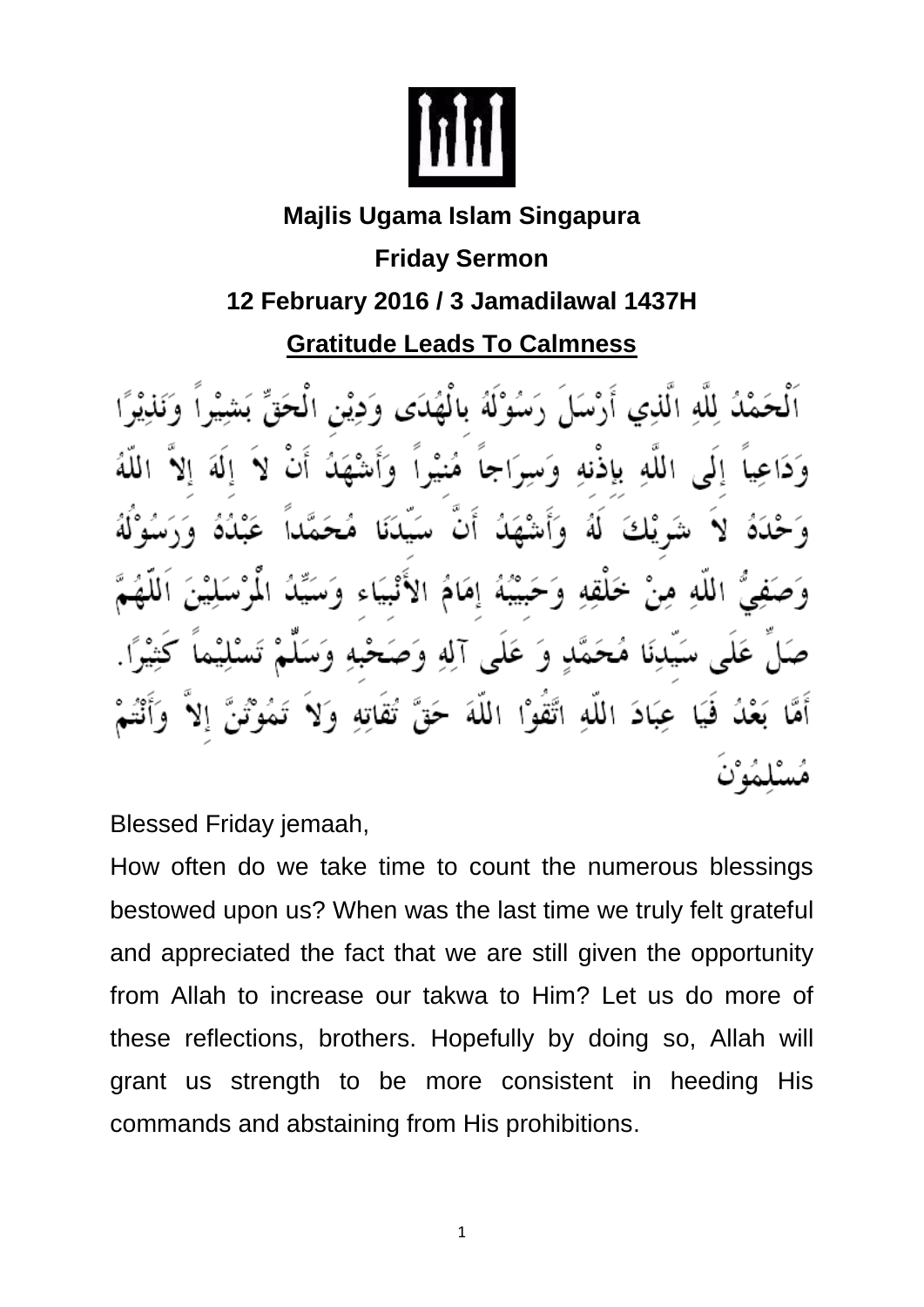Dear brothers,

It was reported that once the Prophet Muhammad s.a.w. held the hand of Saidina Muaz r.a. and said: *"Oh Muaz! By Allah, I love you".* Muaz replied: *"By Allah, I love you too oh Rasulullah".* Rasulullah s.a.w. then said: *"I advise you, do not forget at the end of every prayer to say;*

# اللَّهُمَّ أَعِنِّيْ عَلَى ذِكْرِكَ وَشُكْرِكَ وَحُسْنِ عِبَادَتِكَ

Which means: *"O Allah, help me to remember You, to be thankful to You and worship You in the best way."* [Hadith narrated by Abu Daud and An-Nasa'i]

#### Friday jemaah,

Last week we were reminded of how the Prophet s.a.w. would stand in prayer until his legs were blistered and swollen because of his deep sense of gratitude to Allah. Today, we are reminded, through the hadith above, how Rasulullah s.a.w. wanted his ummah to also obtain such a level of gratitude. He taught his companion whom he loved to beseech Allah to be made a grateful servant of His. Dear brothers, a deep sense of gratitude will not only inspire and motivate a person to do good deeds and spread kindness, but it will also bring about a sense of peace and tranquillity in a person. How is that so?

In being grateful, we need to always count and reflect upon the blessings that Allah has bestowed upon us. In fact, every time

2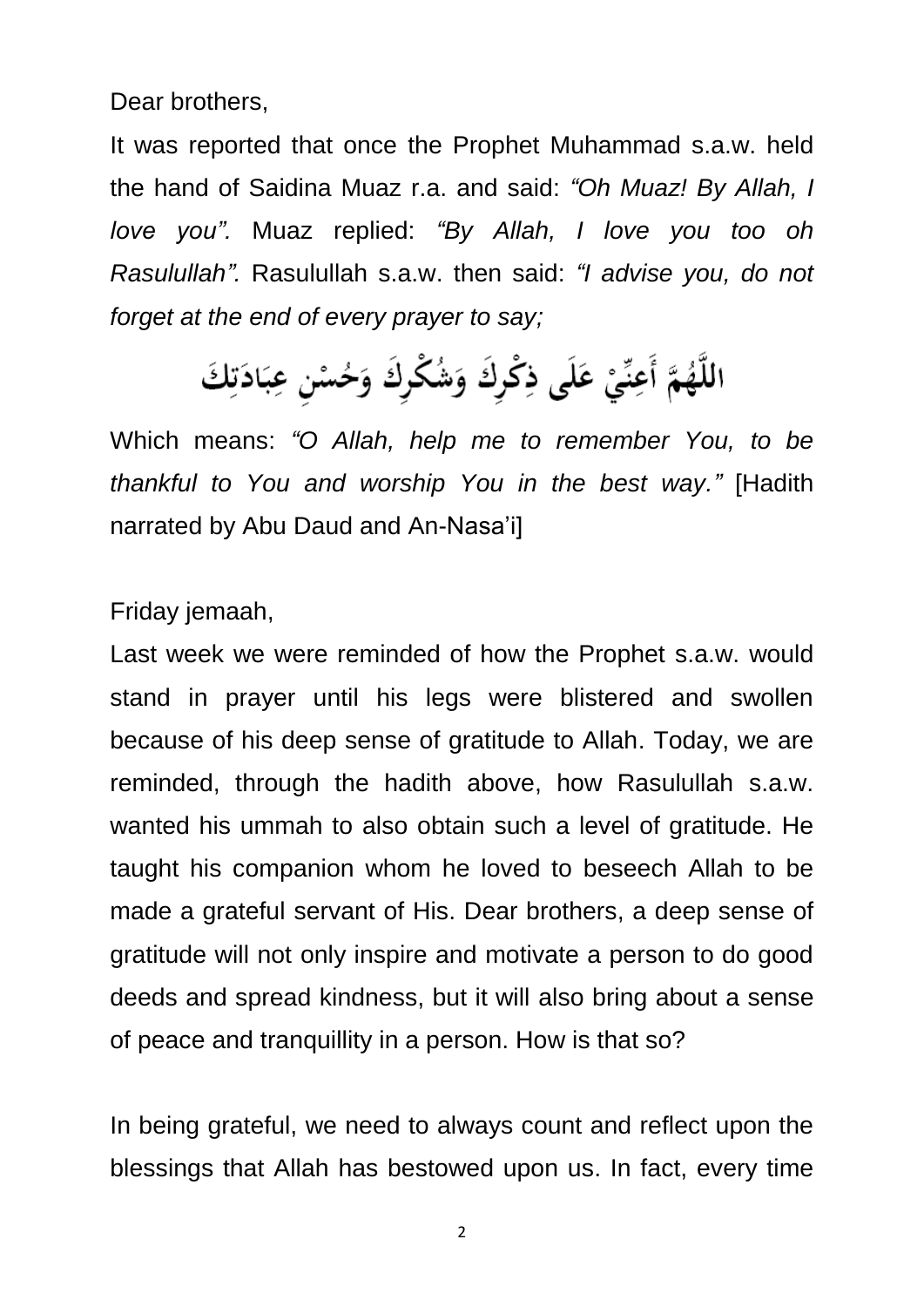when we are overcome with sadness, disappointment and despair, we should recall each and every blessing that Allah has given us. This is the lesson learnt from verse 11 in Surah Ad-Dhuha:

وَأَمَّابِنِعَمَةِرَبِّكَ فَحَدِّثٌ (١١)

Which means: *"But as for the favour of your Lord, make mention [of it]."*

What is meant by reporting the favours and blessings that Allah has given us is not by displaying it and showing off on social media sites such as *Facebook* and *Instagram*. However, we should realise that gratitude begins by, first and foremost repeatedly recounting the blessing and reminding ourselves of it. This is done with the hope that it will not only bring about gratitude, but also a sense of *Qana'ah* which is contentment with what has been given to us. Often we do not feel satisfied with the material wealth that we already own, and thus this leads to a sense of displeasure and anxiety. For example, we may already own a handphone that is in good working condition and is rather new in the market, but instead of being thankful that we have it, we continue to want to own the latest phone. Or perhaps we have a car that is in good condition and meets the needs of our family, Alhamdulillah, yet, because we lack the sense of *Qana'ah* we desire a new and more expensive car.

3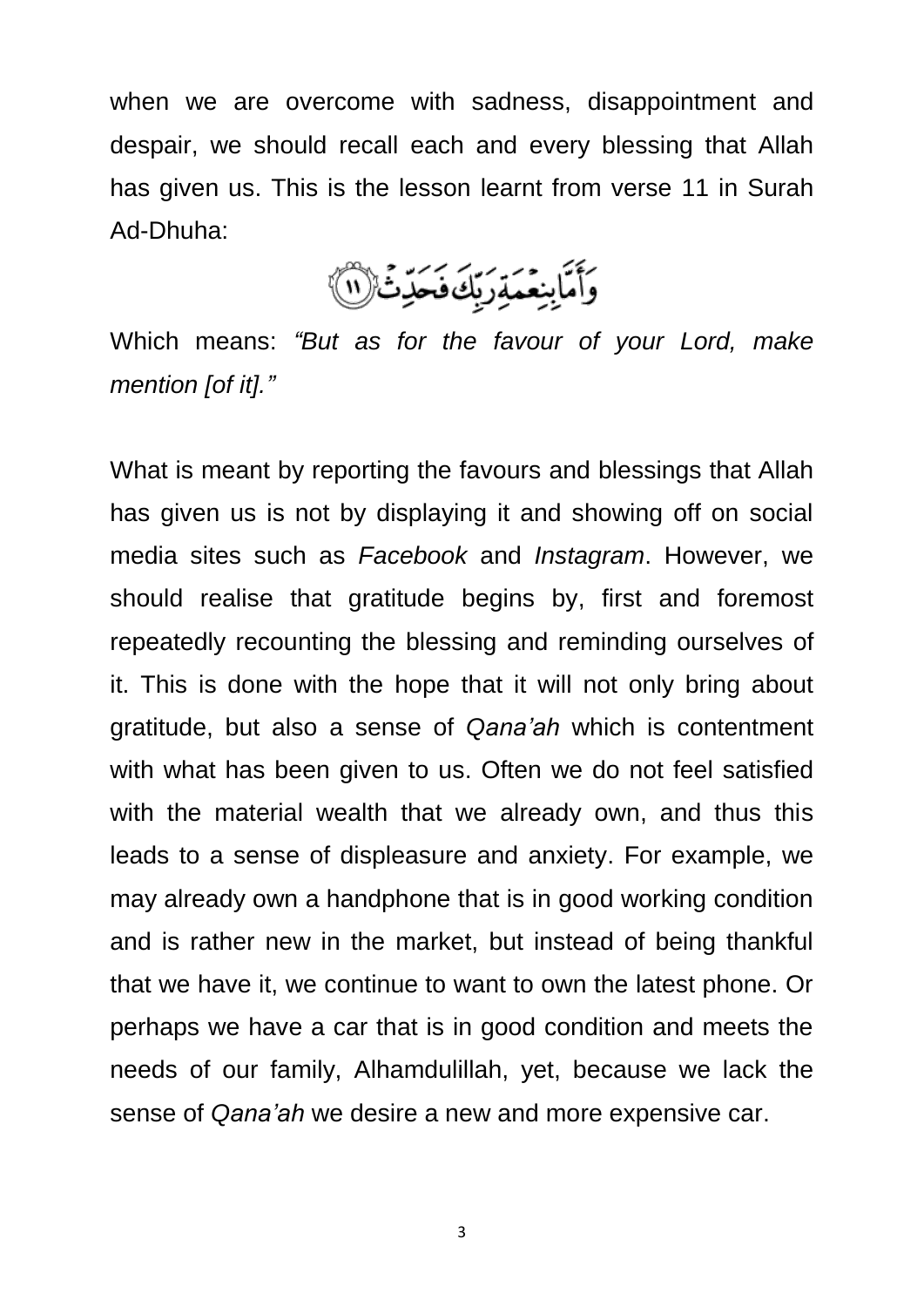I do not mean to say that we cannot or should not have ambitions and desires, but we should not let them prevent us from feeling content and at peace with our lives. Or worse, the desire to gain such material wealth causes us to be unhappy with our lives and our family, and lead us to be deep in debt.

Hence jemaah, from today we should make it a point to take time and reflect upon the blessings that Allah has bestowed upon us. Among the blessings that we should always appreciate is that we have our family with us. There are so many people out there who long for their families but are not able to be with them. Yet, we see others who abuse and neglect their family members. And then there are those who betray the people who have loved, cared for and treated them with kindness. Especially today with the ease of social media, we have heard many cases of couples who have misused these platforms to have affairs with others. It is sad that they have forgotten the blessing of having a devoted spouse who has been with them through good and hard times.

Brothers, appreciate our spouse and our children as long as we are given the opportunity to do so. Look at their faces, witness their actions, and remember how they continue to bring much joy in our lives. That is the nikmat from Allah that we sometimes often overlook. Always recite the supplication taught by our beloved Prophet s.a.w.

4